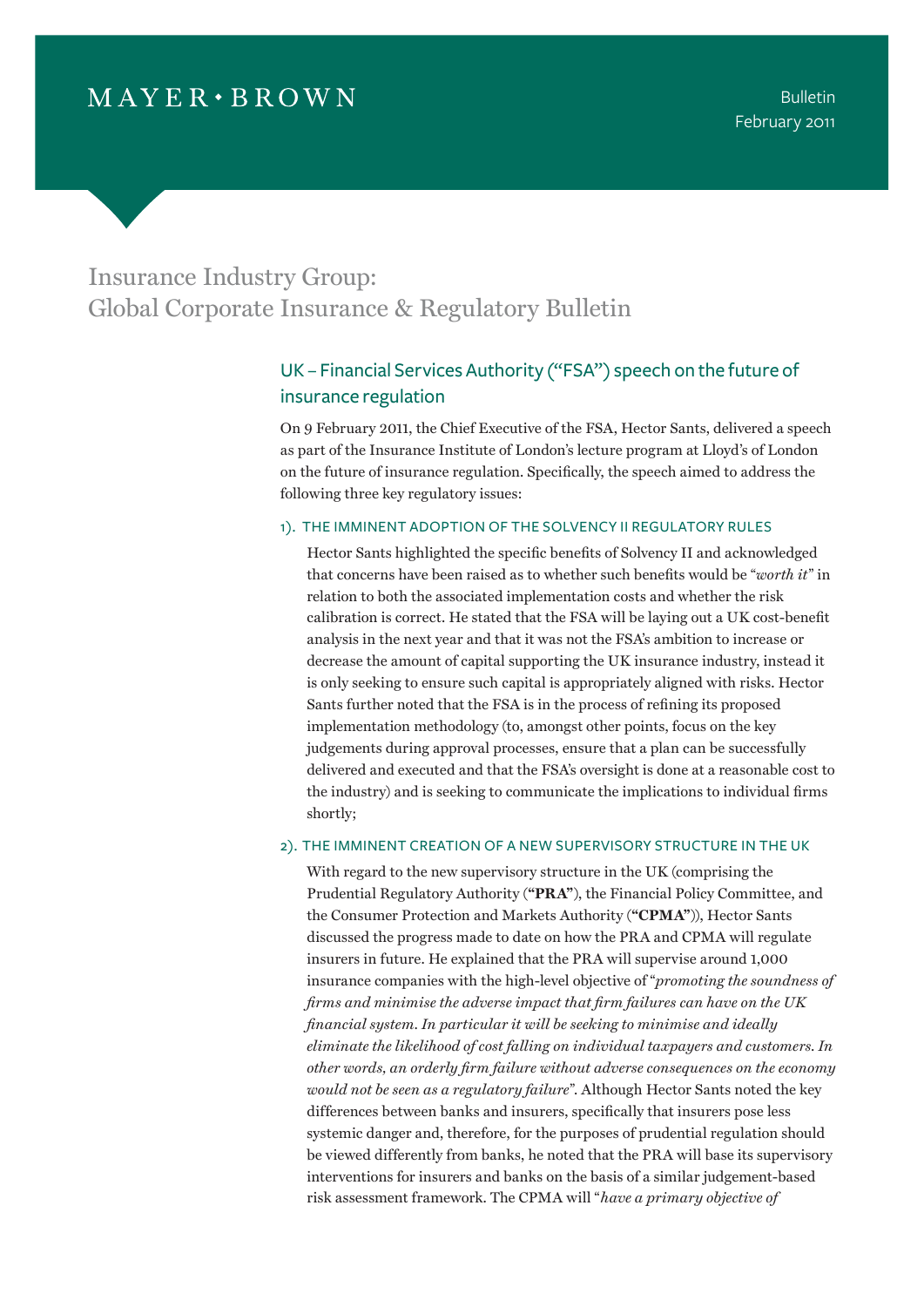*ensuring confidence in financial services and markets, with specific focus on protecting consumers and ensuring market integrity....and the CPMA's regulatory approach towards supervising all firms, including insurers, will be delivered using a risk model which puts a premium on early risk identification and prioritisation*"; and

#### 3). last month's change to a new European regulatory structure

Hector Sants noted that, effective from 1 January, a new European Supervisory Authority responsible for European insurance and occupational pensions (**"EIOPA"**) has been established with the principal feature of being the rule making body in Europe. The effect of this wide ranging mandate is that the FSA (and successor authorities) will essentially be supervisory arms of an EU policy setting body. The UK, therefore, needs to organise itself to effectively contribute to decision making in both the EIOPA and wider EU forums. He confirmed that the FSA, and himself, would invest considerable effort with engaging in the issues facing the insurance market at a European level.

Closing, Hector Sants commented that he hoped to have demonstrated *"the FSA's determination and commitment to ensuring that the substantial regulatory agenda that faces us all is executed in a manner which improves the regulatory framework for UK insurers, and in consequence brings benefit to their customers and capital providers....I hope I have demonstrated that the FSA and its successor bodies have a clear approach to address the key questions and that I have given a flavour of the likely answers. I also hope that there is certainly no doubt about the importance we attach to the insurance industry and that this commitment will continue into the new regulatory structure in the UK".*

To read Hector Sant's full speech, please click here. To view Lloyd's of London's summary and initial reaction to Hector Sant's speech, please click here.

*Ian Slingsby*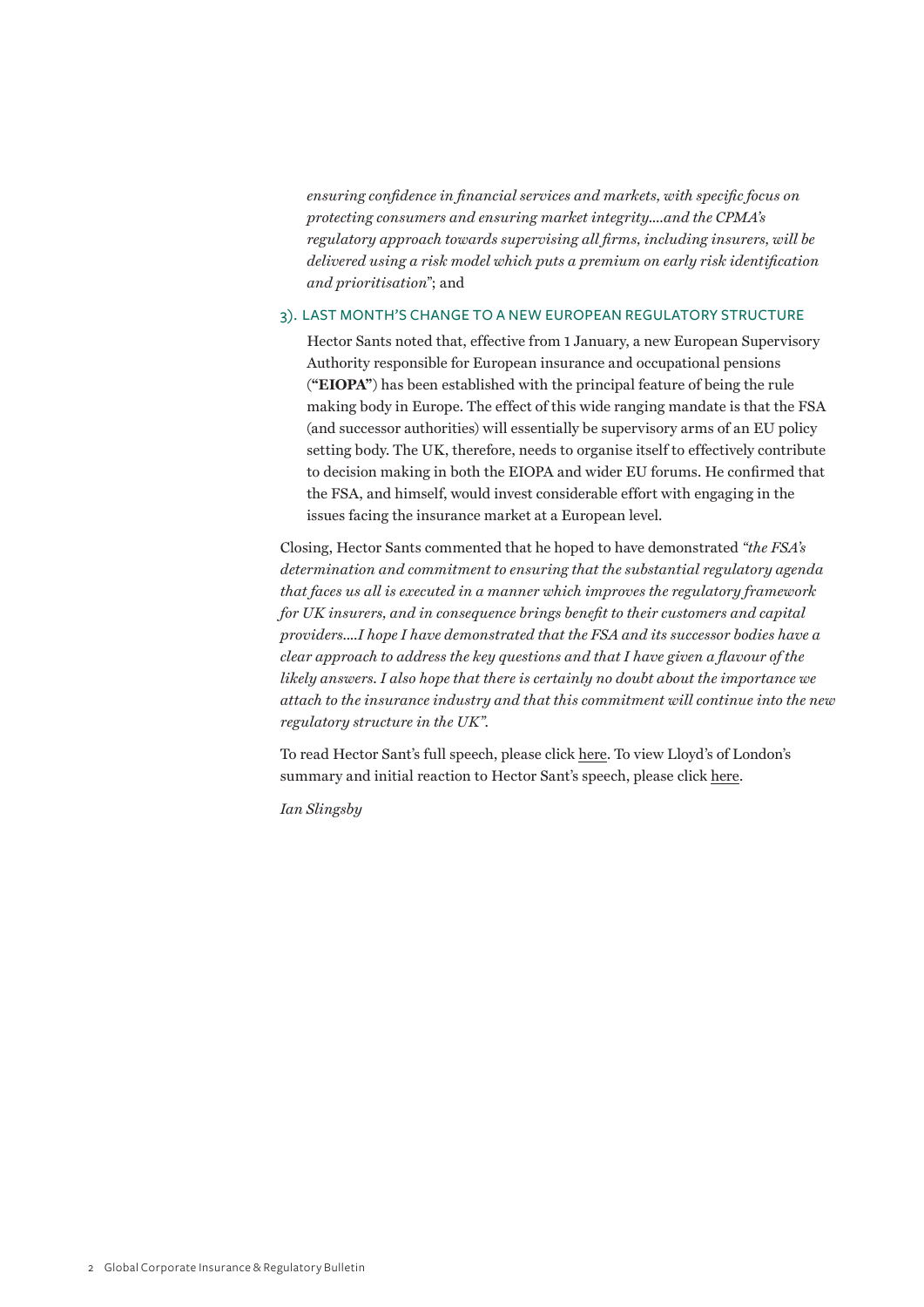### UK - Bribery Act: Delay to Implementation

It has been widely reported that implementation of the Bribery Act, which had been due to come into force in April this year, is to be postponed. The reason is that explanatory guidance to be issued by the Ministry of Justice is not yet ready. The awaited guidance relates to compliance procedures. One innovation of the Act is a corporate offence of, failing to prevent bribery by persons performing services on your behalf. The only available defence for an organisation charged with this corporate offence is to show that it had adequate compliance procedures in place to prevent such an occurrence.

The Act requires the Secretary of State to publish guidance on what may constitute such procedures. The Ministry of Justice has consulted upon draft guidance built around high level principles. This attracted widespread calls for additional practical detail but also for better guidance on key aspects of the operation of the Act, such as the impact upon corporate hospitality, facilitation payments and gifts.

Justice Secretary, Ken Clarke, has reaffirmed the promise of the previous government that there will be a three month grace period following the publication of the "adequate procedures" guidance before the Act is brought into force. Given that the final guidance on adequate procedures has not been issued by the end of January this inevitably means that the target implementation date of April 2011 cannot be met.

The Ministry of Justice has not committed to a date when the delayed guidance will be issued but has indicated that it will release new details on the legislation "in due course". Due to this delay, the implementation of the Act will be postponed beyond April 2011 and not before May 2011 at the earliest. We understand that the delay is to enable the government to deliver what industry has requested; better practical detail on the operation of the Act to meet expressed concerns. We understand that this will be achieved by reading the Ministry of Justice guidance, when issued, together with guidance in preparation by the Serious Fraud Office and Director of Public Prosecutions. The latter guidance is to address how prosecutors will approach the new offences under the Act, including the corporate offence of failing to prevent bribery. We also understand that the delay will enable these streams of guidance to be better coordinated into a comprehensive overall picture.

Though the delay has drawn criticism from numerous observers and interested parties, including the Organisation for Economic Cooperation and Development's anti-bribery unit, Transparency International and CBI, it is our view that if the result of the delay is more comprehensive guidance when it is finally issued, then this is to the good of all. Companies should not use the delay as a reason to postpone work on considering and developing anti-corruption policies and procedures. The core Principles and draft text in the current Ministry of Justice guidance are unlikely to be changed, merely expanded upon. The Act itself is not anticipated to change. For businesses operating from multiple global centres or with links to high risk geographies, it would be very challenging to seek to develop and implement procedures in the space of three months' from the time the final guidance is issued. The starting point for any business must be a comprehensive and tailored root and branch assessment of risks facing that business and appraisal of the existing control framework. That work should proceed expeditiously.

*Andrew Legg, Marc Cohen and Angela Hayes*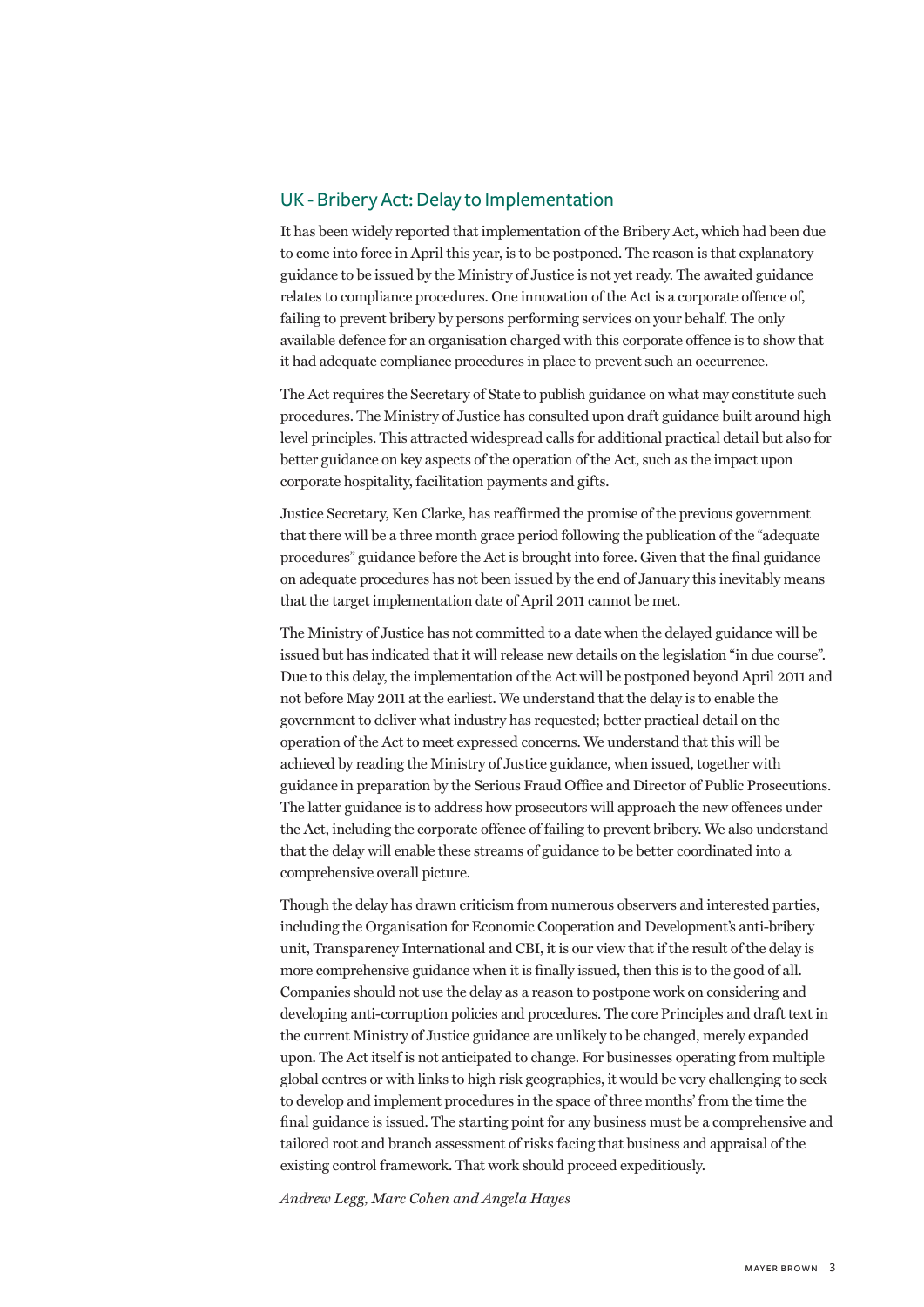## US – 2012 Federal Budget Includes Proposal to Disallow the Deduction for Non-Taxed Reinsurance Premiums Paid to Affiliates

On February 14, President Obama released his proposed federal budget for 2012. The budget includes many proposals intended to increase revenue to the United States. Among these plans is a proposal to disallow the deduction for non-taxed reinsurance premiums paid to certain foreign affiliates. According to the Treasury Department, this proposal would (1) deny an insurance company a deduction for reinsurance premiums paid to affiliated foreign reinsurance companies to the extent that the foreign reinsurer (or its parent company) is not subject to U.S. income tax with respect to the premiums received; and (2) would exclude from the domestic insurance company's income (in the same proportion that the premium deduction was denied) any ceding commissions received or reinsurance recovered with respect to reinsurance policies for which a premium deduction is wholly or partially denied. The proposal would be effective for policies issued after December 31, 2011.

The effect of the proposal will be a higher tax burden in the United States for foreign insurance groups that have affiliates that operate in the United States and which cede risks to their foreign affiliates. Currently, some foreign-owned groups conduct business in the United States through their affiliates. These affiliates then use reinsurance contracts with the foreign-owned parent, which can have the effect of reducing the domestic entity's tax burden through the deduction that is currently permitted. There is usually no offset in tax paid to the United States due to an increased tax burden of the foreign parent since the foreign parent company is usually not engaged in business in the United States and is not subject to U.S. tax on its income. According to the proposed budget figures, the proposal would reduce the deficit by \$1,103,000,000 from 2012-2016 and \$2,614,000,000 from 2012-2021. This proposal is similar to the so-called Neal Bill, which had been proposed by Congressman Richard Neal of Massachusetts in the summer of 2010, as well as various other prior similar legislative efforts. A bill would have to be introduced as new legislation and pass in both chambers in order for the proposal to take effect.

*George Craven*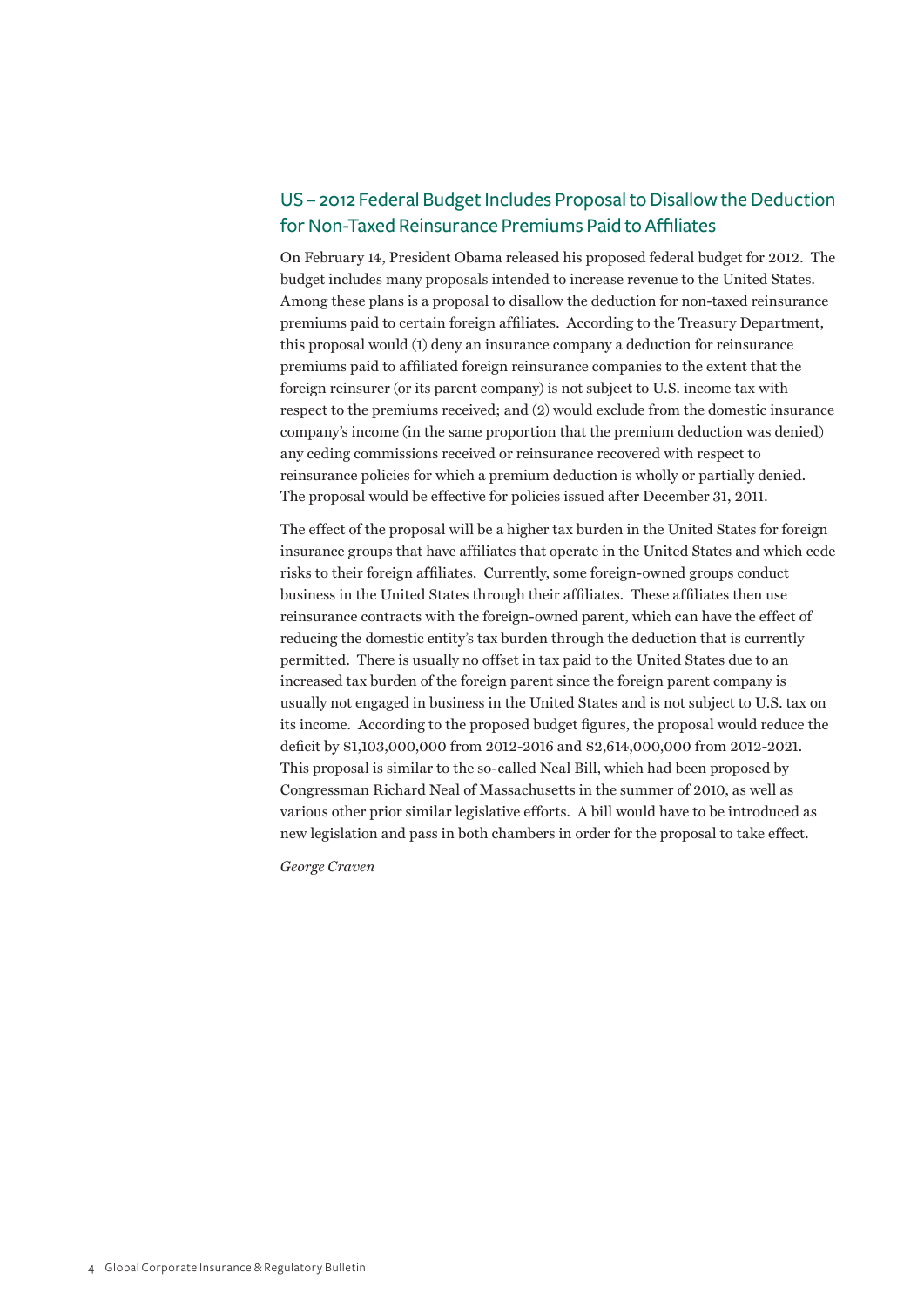## US - NAIC Adopts Modified Insurance Holding Company System Model Act and Regulation

On December 16, 2010, the National Association of Insurance Commissioners (**"NAIC"**) adopted final revisions to its model Insurance Holding Company System Regulatory Act (**"Model Act"**) and its Insurance Holding Company System Model Regulation with Reporting Forms and Instructions (**"Model Regulation"**). The Model Act and Model Regulation apply to insurance holding company systems, which are defined as groups of two or more affiliated entities, at least one of which is an insurer. The revisions are part of the NAIC's larger Solvency Modernization Initiative (**"SMI"**), a comprehensive examination of the US insurance solvency regulatory framework.

The revisions represent a shift in emphasis of the NAIC's approach to the regulation of insurance holding company systems. Historically, such regulation has been designed to build "walls" around an insurer – through regulation of acquisitions, dividends and inter-affiliate transactions. The new approach adds to that traditional "walls" component a new "windows" component – giving insurance regulators access to enhanced information about the activities and risk profile of an insurer's noninsurance affiliates.

Significant aspects of the revised Model Act and Model Regulation include the following:

- Addition of the concept of "Enterprise Risk": Enterprise risk means, generally, any activity, circumstance or event involving an insurer's affiliate that is likely to have a material adverse affect upon the financial condition of the insurer or its insurance holding company system, including anything that would cause the insurer's risk-based capital to fall into the company action level, or would cause the insurer to be in hazardous financial condition. The ultimate controlling person of an insurer will be required to file a confidential annual report identifying the material risks within the insurance holding company system that could pose enterprise risk to the insurer.
- The introduction of supervisory colleges: In order to assess the business strategy, financial position, legal and regulatory position, risk exposure, risk management and governance processes, and as part of the examination of insurers with international operations, state insurance commissioners may participate in a "supervisory college" with other regulators charged with supervision of such insurers or their affiliates, including other state, federal and international regulatory agencies. Information provided by the commissioner to members of a supervisory college will receive confidential treatment.
- Additional filing requirements with respect to acquisitions and divestitures of insurers: Historically, any person seeking to acquire control of an insurer has been required to file a "Form A" with the insurer's domiciliary regulator, seeking prior approval of the acquisition. Under the revised Model Act, a "Form A" acquisition statement will need to be accompanied by a "Form E" pre-acquisition notification addressing the competitive impact of the acquisition. In addition, any controlling person of an insurer seeking to divest its controlling interest would be required to file a confidential notice of its plans with the commissioner 30 days prior to cessation of control.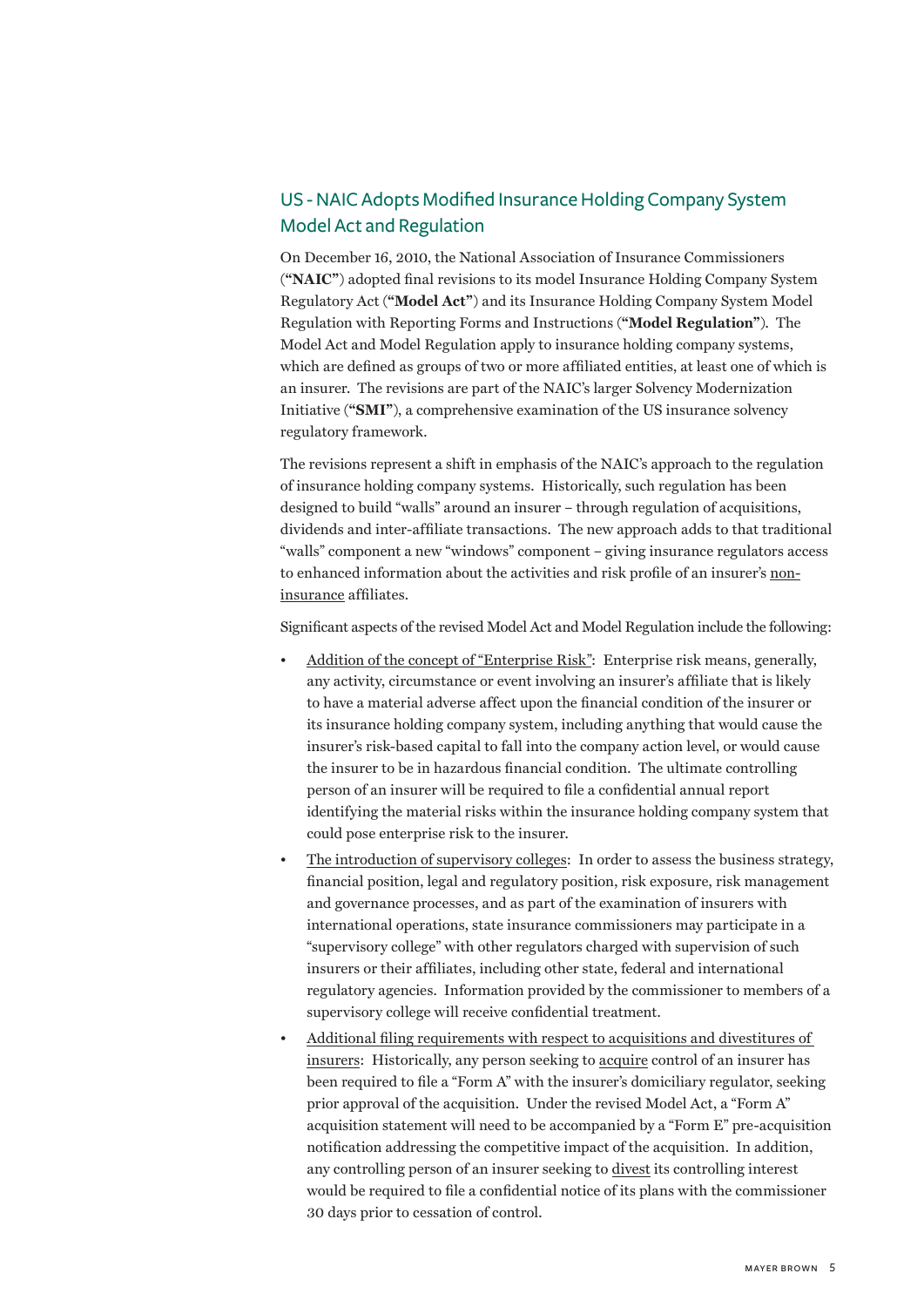- Expansion of information to be filed with the commissioner on "Form B": If requested by the commissioner, an insurer will be required to include financial statements from within an insurance holding company system (including affiliates) with its "Form B" holding company registration statement, including annual audited financial statements filed with the U.S. Securities and Exchange Commission. The registration statement will also need to include statements that the insurer's board of directors is responsible for and oversees corporate governance and that the insurer's officers or senior management have approved, implemented and continue to maintain and monitor that corporate governance and internal control procedures.
- More burdensome process to disclaim affiliation with insurers: Under the existing Model Act, "control" is presumed to exist where any person directly or indirectly holds 10% or more of an insurer's voting securities. Historically, that presumption could be rebutted by filing a disclaimer of control with the domiciliary state commissioner, and such a disclaimer became effective immediately unless disallowed by the commissioner after a hearing. In other words, the burden of disallowing a disclaimer of control was placed on the commissioner. Under the revised Model Act, disclaimers will no longer be automatically effective upon filing. Rather, they will become effective if not disallowed by the commissioner within 30 days after filing. If a disclaimer is disallowed, the applicant may request reconsideration at an administrative hearing, but will bear the burden of rebutting the presumption of control at that hearing.
- Increased oversight of inter-affiliate transactions: Historically, material transactions between insurers and their affiliates have required the filing of a "Form D" at least 30 days in advance of the effective date. The revised Model Act will augment the "Form D" requirements with 13 specific items that need to be included in management service and cost sharing agreements among insurers and their affiliates. It will also require insurers to file a "Form D" for amendments or modifications to previously filed agreements, explaining the reason for the change and the financial impact on the insurer. Additionally, it will require notification to the commissioner within 30 days of termination of a previously filed agreement.
- Expansion of the commissioner's powers with respect to access to books and records: Under the revised Model Act, the commissioner will have the power to examine not only the insurer but also its affiliates to ascertain the financial condition of the insurer, including the risk of financial contagion to the insurer by the ultimate controlling person, any affiliates or combination of affiliates, or the insurance holding company system on a consolidated basis. The commissioner will be able to order an insurer to produce information not in its own possession, but obtainable by the insurer through contractual relationships, statutory obligations or other methods. If the insurer fails to produce the information without a reason acceptable to the commissioner, such insurer may be subject to fines or the suspension or revocation of its license. The commissioner will also have the power to issue subpoenas and examine persons under oath, and may seek a court order to enforce subpoenas, under penalty of contempt.

The Model Act and Model Regulation still need to be adopted by individual state legislatures. The final language of the regulations may vary from state to state when they are enacted.

*Lawrence Hamilton*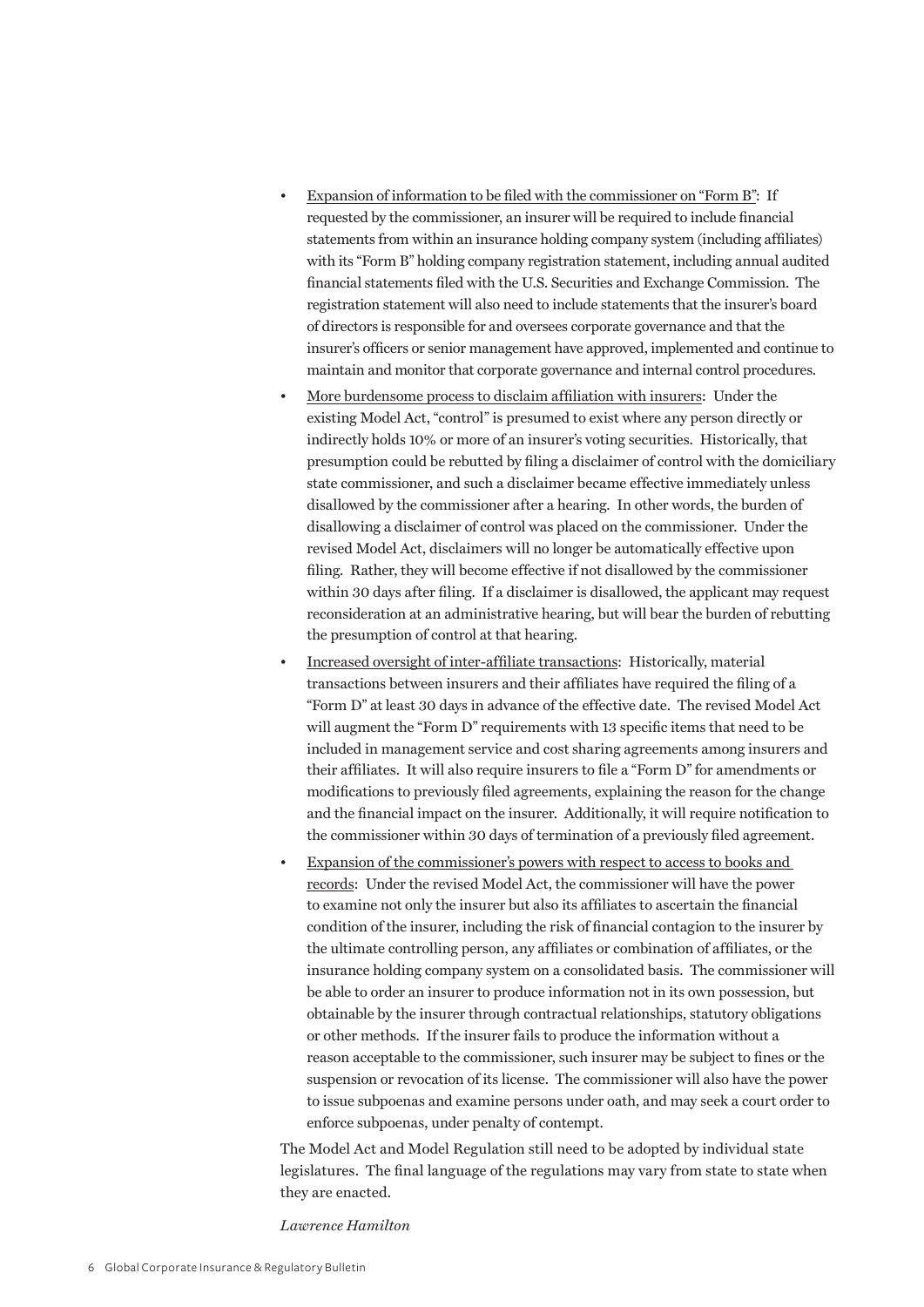## US - NAIC Solvency Modernization Initiative Update – Own Risk and Solvency Assessment (ORSA) Proposal

On February 11, 2011, the National Association of Insurance Commissioners (the **"NAIC"**) conducted a conference call during which the International Solvency (EX) Working Group (the **"ISWG"**) provided an update on the U.S. Own Risk and Solvency Assessment (the **"ORSA"**) proposal. The ORSA is a key component of risk management under the NAIC Solvency Modernization Initiative, which is a critical self-examination process aimed at updating the U.S. insurance solvency regulation framework while also considering international models. The call began with a review of the principles contained in the International Association of Insurance Supervisors (**"IAIS"**) Insurance Core Principle (**"ICP"**) 16, which applies to insurance legal entities and insurance groups regarding any risk posed by non-insurance entities in the group and defines Enterprise Risk Management (**"ERM"**). ERM is a process for identifying, assessing, and managing risk through a self-assessment of reasonably foreseeable risks that focuses on the actions an insurer takes to manage and control risk. The ISWG will continue looking at ICP 16 and input from meetings on other regimes implementing ORSA tools. The ORSA document entitled "Own Risk and Solvency Assessment" has been exposed for comments. The comments on the exposure draft are due by March 18, 2011.

Generally, the purpose of an ORSA is to ensure that a company develops a risk management policy that identifies the type and amount of its material risk, and also monitors and manages such risk. The insurer would communicate the risk management policy to management so that they understand the impact of their day to day decisions on the overall risk assessment. An ORSA would assist state regulators in evaluating each insurance entity with respect to the amount of risk they are taking and could help focus the examinations.

U.S. insurance regulators believe that the output document of an ORSA should contain three major sections: Description of Risk Management Policy, Quantitative Measurements of Risk Exposure in Normal and Stressed Environments, and Prospective Solvency Assessment. The Description of Risk Management Policy would be answered in a qualitative form. It would identify risks, describe how such risks are measured, and discuss the policies implemented to manage and mitigate these risks. This section would catalogue investment policy, underwriting policy, anti-fraud policy, and asset liability management policy.

The Quantitative Measurements of Risk Exposure in Normal and Stressed Environments section of the output document include the quantitative measurements of risk exposure in either a normal or stressed environment for each risk category identified under the Description of Risk Management Policy. This is an important part of the ORSA document because it is necessary to quantify financially the size of the risk and how such risk will play out in the short term, considered for ORSA purposes to be three to five years, in both normal and stressed environments. This section should include descriptions of the identified risks, the measurement approaches used, key assumptions made, etc. The NAIC included three examples (life, property casualty, health) of how outcomes of risk measurement could be presented for identified risk categories within a company in the call preparatory materials.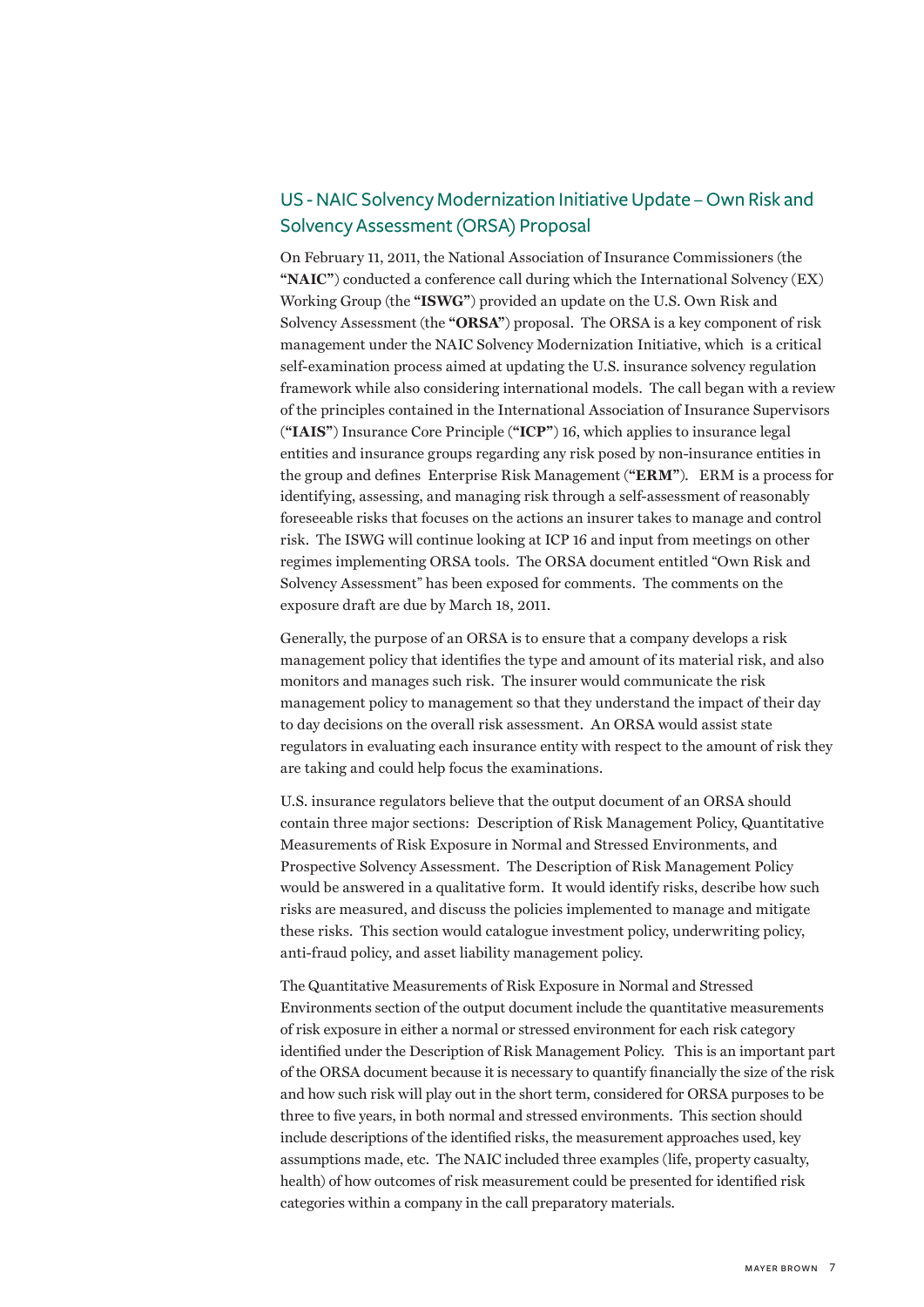The Prospective Solvency Assessment section of the output document will describe the manner in which an insurer combines the qualitative elements of its risk management policy and the quantitative measurements of risk exposure in determining the financial resources necessary to manage its business over a longer term business cycle. Such a prospective assessment would project forward three to five years and consider both a normal and stressed environment. The ultimate goal of the assessment is to verify through a feedback loop that the company has the ability to meet the regulatory and capital requirements considering its current risk profile, current risk management policy, current quality and level of capital and the impact of executing its three to five year business plan. While the prospective solvency assessment will be conducted for each individual insurance company legal entity, the assessment will take into account risks that come about from group membership. A prospective solvency assessment may involve a review of any group solvency assessment and also any constraints on group capital or the movement of group capital to legal entities.

*David Alberts*

If you have any query in connection with anything in this Bulletin, please do not hesitate to get in touch with your usual Mayer Brown contact or one of the contacts referred to below.

Martin Mankabady David Alberts Partner Partner T: +44 20 3130 3830 T: +1 212 506 2611 E: mmankabady@mayerbrown.com E: dalberts@mayerbrown.com

Lawrence Hamilton Ian Slingsby Partner Associate T: +1 312 701 7055 T: +44 20 3130 3201 E: lhamilton@mayerbrown.com E: islingsby@mayerbrown.com

### C0-Editor C0-Editor

## Co-Editor Deputy Editor

Learn more about our Insurance Industry Group.